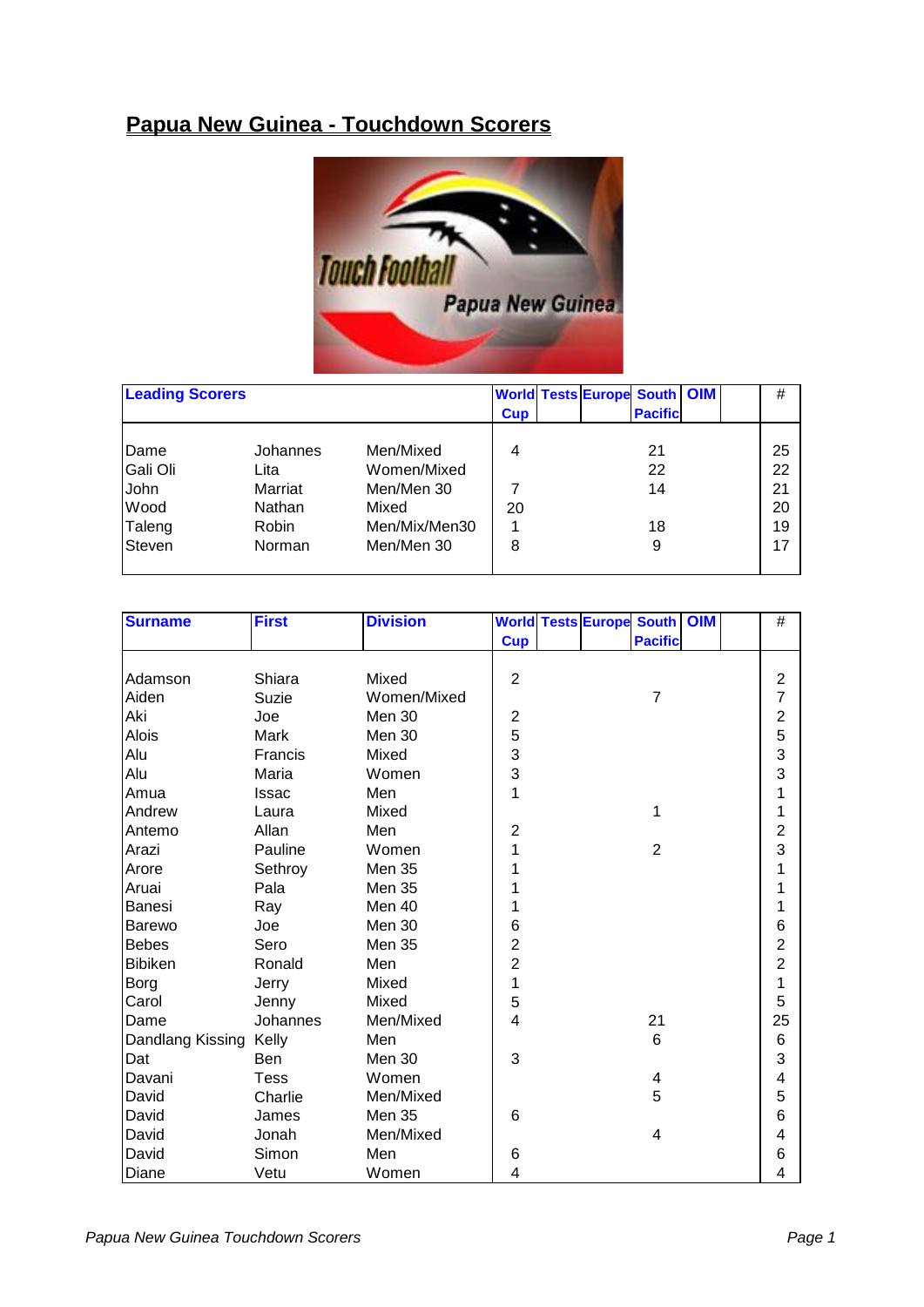| <b>Surname</b> | <b>First</b> | <b>Division</b> |                         | <b>World Tests Europe South</b> |                | <b>OIM</b> | $\#$                    |  |
|----------------|--------------|-----------------|-------------------------|---------------------------------|----------------|------------|-------------------------|--|
|                |              |                 | <b>Cup</b>              |                                 | <b>Pacific</b> |            |                         |  |
| Dominic        | Kyle         | Men 30          | $\overline{2}$          |                                 |                |            | $\overline{2}$          |  |
| Downes         | Joyce        | Mixed/Women     |                         |                                 | 8              |            | 8                       |  |
| Eka            | Eugene       | Men             | 13                      |                                 |                |            | 13                      |  |
| Emboge         | Lucy         | Women 30        | 1                       |                                 |                |            | 1                       |  |
| Endehipa       | Ryan         | Mixed           | 5                       |                                 |                |            | 5                       |  |
| Erepe          | Leane        | Women 30        | 1                       |                                 |                |            | 1                       |  |
| Evee           | Sakalio      | Men 35          | 6                       |                                 |                |            | 6                       |  |
| <b>Fidelis</b> | Paran        | Men/Mixed       |                         |                                 | 4              |            | 4                       |  |
| Foe            | Mathew       | Men             | 1                       |                                 |                |            | 1                       |  |
| Frank          | Ridley       | Men             |                         |                                 | 3              |            | 3                       |  |
| Gali Oli       | Lita         | Women/Mixed     |                         |                                 | 22             |            | 22                      |  |
| Geibob         | Janadabing   | Mixed           |                         |                                 | 6              |            | $6\phantom{1}6$         |  |
| Gela           | Dorcas       | Mixed           | $\overline{\mathbf{c}}$ |                                 |                |            | $\overline{c}$          |  |
| Gelagan        | Joe          | Men 30          | $\overline{2}$          |                                 |                |            | $\overline{2}$          |  |
| Gore           | Margaret     | Women           |                         |                                 | $\overline{2}$ |            | $\overline{2}$          |  |
| Haigh          | Tony         | Men 40          | 1                       |                                 |                |            | 1                       |  |
| Hamei          | Vanessa      | Women/Mixed     |                         |                                 | 5              |            | 5                       |  |
| Hape           | Maura        | Women 30        | 3                       |                                 |                |            | 3                       |  |
| Haro           | Helen        | Women 30        | 1                       |                                 |                |            | 1                       |  |
| Haycie         | Sasa         | Women 30        | $\overline{2}$          |                                 |                |            | $\overline{2}$          |  |
| Horoma         | Lincoln Kuri | Men 35          | 4                       |                                 |                |            | 4                       |  |
| llam           | Steven       | Men 30          | 3                       |                                 |                |            | 3                       |  |
| Imo            | Mike         | Men             | 1                       |                                 |                |            | 1                       |  |
|                |              |                 | 3                       |                                 |                |            | 3                       |  |
| Jabb           | Emly         | Women/Mixed     | 1                       |                                 |                |            | 1                       |  |
| Jessley        | Rhoda        | Women 30        |                         |                                 |                |            |                         |  |
| Joffey         | Martin       | Men             |                         |                                 | 1              |            | 1                       |  |
| John           | Marriat      | Men/Men 30      | $\overline{7}$          |                                 | 14             |            | 21                      |  |
| John           | Sima         | Women/Mixed     |                         |                                 | $\overline{7}$ |            | $\overline{7}$          |  |
| Jomis          | Joyce        | Women           |                         |                                 | 4              |            | 4                       |  |
| Kagi           | Nora         | Women           |                         |                                 | $\overline{c}$ |            | 2                       |  |
| Kaina          | Ralph        | Men/Mixed       | 6                       |                                 | 1              |            | 7                       |  |
| Kapigeno       | Gennie       | Women 30        | 1                       |                                 |                |            | 1                       |  |
| Kapigeno       | Minnie       | Women 30        | $\overline{2}$          |                                 |                |            | $\overline{2}$          |  |
| Kapigeno       | Tom          | <b>Men 35</b>   | 1                       |                                 |                |            | 1                       |  |
| Karara         | Kila         | Women/Wom30     | 4                       |                                 | 6              |            | 10                      |  |
| Karava         | lan          | Men             | 6                       |                                 |                |            | 6                       |  |
| Karava         | Kiki         | Men             | $\overline{4}$          |                                 |                |            | 4                       |  |
| Karl           | Chris        | Men             |                         |                                 | 5              |            | 5                       |  |
| Kasisie        | Paul         | Men             | 1                       |                                 |                |            | 1                       |  |
| Kave           | Kea          | Men 30          | $\overline{c}$          |                                 |                |            | $\overline{c}$          |  |
| Kea            | Harry        | Men             | $\,6$                   |                                 |                |            | $6\phantom{1}6$         |  |
| Ken            | William      | Mixed           | $\overline{4}$          |                                 |                |            | $\overline{\mathbf{4}}$ |  |
| Kerrie         | Kevin        | Men             |                         |                                 | 8              |            | 8                       |  |
| Kewe           | Robert       | Men             | 3                       |                                 |                |            | 3                       |  |
| Kiroha         | Charlyne     | Women/Mixed     |                         |                                 | 4              |            | $\overline{\mathbf{4}}$ |  |
| Kitawa         | Baudi        | <b>Men 35</b>   | 6                       |                                 |                |            | $6\phantom{1}6$         |  |
| Kivouia        | Molly        | Women           | 4                       |                                 |                |            | $\overline{4}$          |  |
| Kivovia        | David        | Men             | 1                       |                                 |                |            | 1                       |  |
| Konde          | George       | Men 40          | 1                       |                                 |                |            | 1                       |  |
| Koraea         | Doris        | Mixed           | 5                       |                                 |                |            | 5                       |  |
| Korarome       | Rima         | Women 30        | 1                       |                                 |                |            | 1                       |  |
| Kosi           | Rhoda        | Women 30        | $\overline{c}$          |                                 |                |            | $\overline{2}$          |  |
| Kotice         | Thomas       | Men 30          | $\overline{c}$          |                                 |                |            | $\overline{c}$          |  |
| Kouba          | Grace        | Women           | 1                       |                                 |                |            | 1                       |  |
| Kula           | Karen        | Women           | 1                       |                                 |                |            | 1                       |  |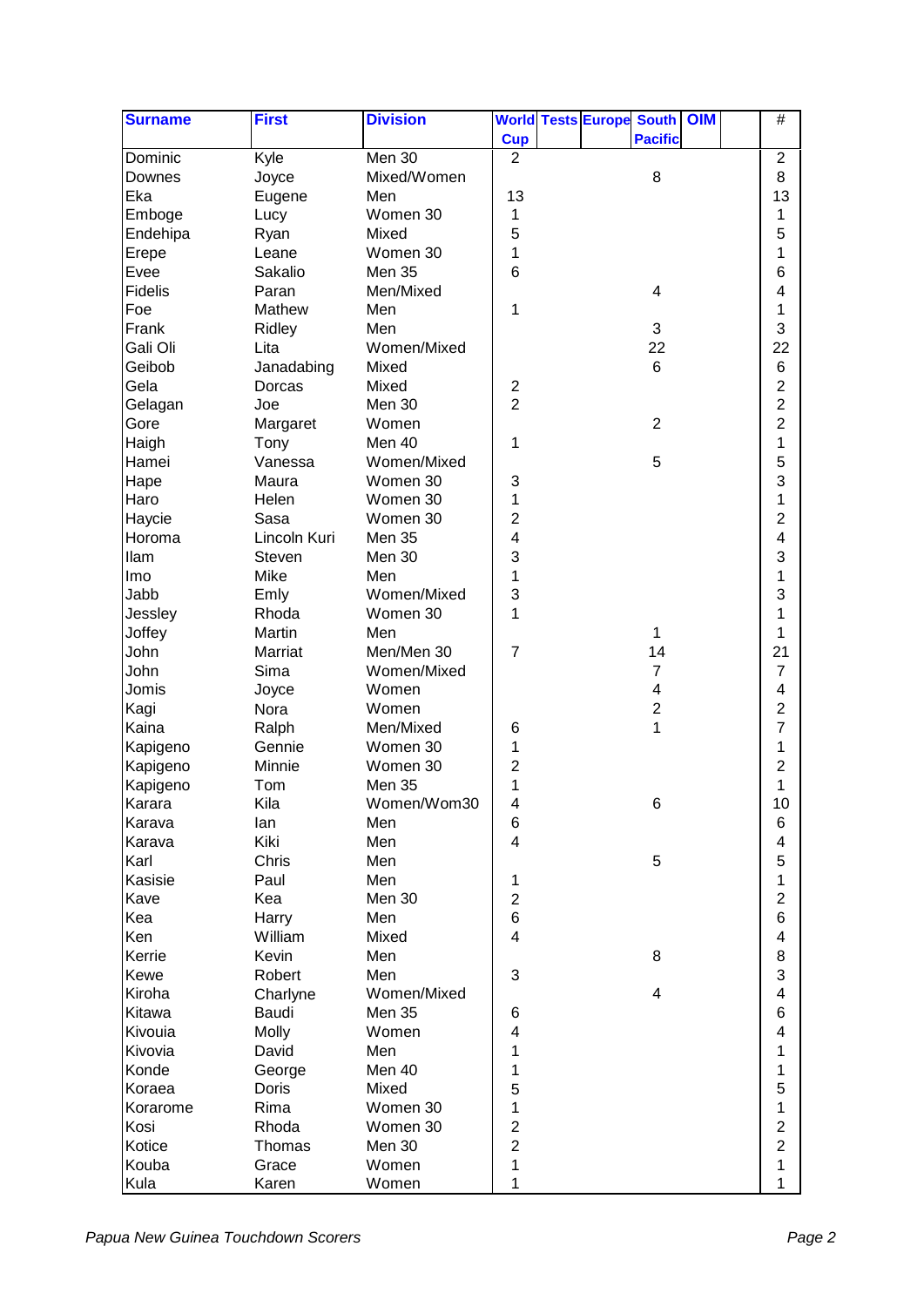| <b>Pacific</b><br><b>Cup</b><br>Kuper<br>$\boldsymbol{2}$<br>$\boldsymbol{2}$<br>Natalie<br>Women<br>3<br>3<br>Laie<br>Women 30<br>Lae<br>$\,$ 6 $\,$<br>$\,6$<br>Lahari<br>Daniel<br>Men 35<br>3<br>3<br>Lahen<br>Philip<br>Men<br>5<br>5<br>Lessy<br>Kele<br>Men<br>1<br>Liap<br>Kelly<br>Men 30<br>1<br>3<br>3<br>Luana<br>Diallo<br>Men<br>$\overline{c}$<br>Luke<br>Men<br>$\boldsymbol{2}$<br>Godfrey<br>3<br>3<br>Luli<br>Leumi<br>Women<br>8<br>8<br>Lunga<br>Men/Mixed<br>Andrew<br>M.Kyvung<br>Men 30<br>1<br>John<br>1<br>1<br>Manbari<br>Men<br>1<br>Hubert<br>Manu<br>$\overline{2}$<br>$\overline{c}$<br>Men<br>Gerry<br>$\overline{2}$<br>Mark<br>$\sqrt{2}$<br>Alois<br>Men<br>$\overline{c}$<br>$\overline{2}$<br><b>Mark</b><br>Eddie<br>Men<br>8<br>8<br>Mark<br>Glen<br>Mixed<br>$6\phantom{1}6$<br>$6\phantom{1}6$<br><b>Mark</b><br>Oddie<br>Men<br>8<br>Matuta<br>Mixed<br>8<br>Paul<br>$\overline{2}$<br>$\overline{2}$<br>Melkwar<br>Mixed<br>Elizabeth<br>3<br>$\ensuremath{\mathsf{3}}$<br>Miamba<br>Victoria<br>Women 30<br>3<br>3<br>Misikaram<br>Mori<br>Women 30<br>5<br>12<br>Mitau<br>Men/Men 30<br><b>Buddy</b><br>7<br>$\,6$<br>Helen<br>Women/Mixed<br>$6\phantom{1}6$<br><b>Moses</b><br>9<br>9<br>Nakamura<br>Men/Mixed<br>Clapton<br>1<br><b>Nalip</b><br>Issac<br>Men 35<br>1<br>3<br>3<br>Nelson<br>Men 30<br>Benny<br>$\overline{c}$<br>$\overline{2}$<br>David<br>Oliver<br>Men 30<br>4<br>$\overline{\mathbf{4}}$<br>Onea<br>Guy<br>Men<br>2<br>$\overline{2}$<br>Urai<br>Women<br>Ora<br>$\overline{c}$<br>$\overline{c}$<br>Palang<br>Men<br>Lester<br>Paleso<br><b>Men 35</b><br>1<br>1<br>David<br>Paschalis<br>1<br>Paul<br><b>Men 35</b><br>1<br>Pasiro<br>$\overline{c}$<br>$\overline{2}$<br>Elmo<br><b>Men 35</b><br>Pera<br>6<br>6<br>Tina<br>Women<br>$\overline{c}$<br>Peter<br>Sidney<br>$\overline{c}$<br>Men 30<br>Peters<br>14<br>14<br>Ari<br>Men/Mixed<br>Poli<br>Rodney Famas Men 35<br>$\overline{c}$<br>$\overline{\mathbf{c}}$<br>$\overline{7}$<br>$\overline{7}$<br>Po'O<br>Madelyne<br>Women<br>Philip<br>Porano<br>Men 35/40<br>4<br>4<br>Kaia<br>1<br>1<br>Pune<br>Women<br>$\overline{c}$<br>$\overline{\mathbf{c}}$<br>Mixed<br>Rawana<br>Dylan<br>3<br>3<br>Reu<br>Patrick<br>Men 30<br>1<br>1<br>Roa<br>Women 30<br>Jenny<br>$\overline{2}$<br>$\overline{c}$<br>Roalakona<br>Alex<br><b>Men 35</b><br>$\overline{\mathbf{4}}$<br>Gill<br>$\overline{\mathbf{4}}$<br>Men<br>Robinson<br>Robinson<br>Men<br>1<br>1<br>Jack<br>$\overline{2}$<br>$\overline{c}$<br>Sabin<br>Men 30<br>John<br>1<br>Saea<br>Uari<br>Men<br>1<br>$\,6$<br>6<br>Sarea<br>Sevi<br>Mixed<br>$\overline{c}$<br>$\overline{c}$<br>Seeto<br>Anna<br>Mixed<br>8<br>8<br>Seeto<br>Charles<br>Men<br>Mixed<br>10<br>10<br>Seeto<br>Jordon<br>3<br>3<br>Seeto<br>Richard<br>Men<br>Men 40<br>Seneka<br><b>B.Moi</b><br>1<br>1 | <b>Surname</b> | <b>First</b> | <b>Division</b> |  | <b>World Tests Europe South OIM</b> |  | $\#$ |  |
|----------------------------------------------------------------------------------------------------------------------------------------------------------------------------------------------------------------------------------------------------------------------------------------------------------------------------------------------------------------------------------------------------------------------------------------------------------------------------------------------------------------------------------------------------------------------------------------------------------------------------------------------------------------------------------------------------------------------------------------------------------------------------------------------------------------------------------------------------------------------------------------------------------------------------------------------------------------------------------------------------------------------------------------------------------------------------------------------------------------------------------------------------------------------------------------------------------------------------------------------------------------------------------------------------------------------------------------------------------------------------------------------------------------------------------------------------------------------------------------------------------------------------------------------------------------------------------------------------------------------------------------------------------------------------------------------------------------------------------------------------------------------------------------------------------------------------------------------------------------------------------------------------------------------------------------------------------------------------------------------------------------------------------------------------------------------------------------------------------------------------------------------------------------------------------------------------------------------------------------------------------------------------------------------------------------------------------------------------------------------------------------------------------------------------------------------------------------------------------------------------------------------------------------------------------------------------------------------------------------------------------------------------------------------------------------------------------------------------------------------------------------------------------------------------------------------------------------------------------------------------|----------------|--------------|-----------------|--|-------------------------------------|--|------|--|
|                                                                                                                                                                                                                                                                                                                                                                                                                                                                                                                                                                                                                                                                                                                                                                                                                                                                                                                                                                                                                                                                                                                                                                                                                                                                                                                                                                                                                                                                                                                                                                                                                                                                                                                                                                                                                                                                                                                                                                                                                                                                                                                                                                                                                                                                                                                                                                                                                                                                                                                                                                                                                                                                                                                                                                                                                                                                            |                |              |                 |  |                                     |  |      |  |
|                                                                                                                                                                                                                                                                                                                                                                                                                                                                                                                                                                                                                                                                                                                                                                                                                                                                                                                                                                                                                                                                                                                                                                                                                                                                                                                                                                                                                                                                                                                                                                                                                                                                                                                                                                                                                                                                                                                                                                                                                                                                                                                                                                                                                                                                                                                                                                                                                                                                                                                                                                                                                                                                                                                                                                                                                                                                            |                |              |                 |  |                                     |  |      |  |
|                                                                                                                                                                                                                                                                                                                                                                                                                                                                                                                                                                                                                                                                                                                                                                                                                                                                                                                                                                                                                                                                                                                                                                                                                                                                                                                                                                                                                                                                                                                                                                                                                                                                                                                                                                                                                                                                                                                                                                                                                                                                                                                                                                                                                                                                                                                                                                                                                                                                                                                                                                                                                                                                                                                                                                                                                                                                            |                |              |                 |  |                                     |  |      |  |
|                                                                                                                                                                                                                                                                                                                                                                                                                                                                                                                                                                                                                                                                                                                                                                                                                                                                                                                                                                                                                                                                                                                                                                                                                                                                                                                                                                                                                                                                                                                                                                                                                                                                                                                                                                                                                                                                                                                                                                                                                                                                                                                                                                                                                                                                                                                                                                                                                                                                                                                                                                                                                                                                                                                                                                                                                                                                            |                |              |                 |  |                                     |  |      |  |
|                                                                                                                                                                                                                                                                                                                                                                                                                                                                                                                                                                                                                                                                                                                                                                                                                                                                                                                                                                                                                                                                                                                                                                                                                                                                                                                                                                                                                                                                                                                                                                                                                                                                                                                                                                                                                                                                                                                                                                                                                                                                                                                                                                                                                                                                                                                                                                                                                                                                                                                                                                                                                                                                                                                                                                                                                                                                            |                |              |                 |  |                                     |  |      |  |
|                                                                                                                                                                                                                                                                                                                                                                                                                                                                                                                                                                                                                                                                                                                                                                                                                                                                                                                                                                                                                                                                                                                                                                                                                                                                                                                                                                                                                                                                                                                                                                                                                                                                                                                                                                                                                                                                                                                                                                                                                                                                                                                                                                                                                                                                                                                                                                                                                                                                                                                                                                                                                                                                                                                                                                                                                                                                            |                |              |                 |  |                                     |  |      |  |
|                                                                                                                                                                                                                                                                                                                                                                                                                                                                                                                                                                                                                                                                                                                                                                                                                                                                                                                                                                                                                                                                                                                                                                                                                                                                                                                                                                                                                                                                                                                                                                                                                                                                                                                                                                                                                                                                                                                                                                                                                                                                                                                                                                                                                                                                                                                                                                                                                                                                                                                                                                                                                                                                                                                                                                                                                                                                            |                |              |                 |  |                                     |  |      |  |
|                                                                                                                                                                                                                                                                                                                                                                                                                                                                                                                                                                                                                                                                                                                                                                                                                                                                                                                                                                                                                                                                                                                                                                                                                                                                                                                                                                                                                                                                                                                                                                                                                                                                                                                                                                                                                                                                                                                                                                                                                                                                                                                                                                                                                                                                                                                                                                                                                                                                                                                                                                                                                                                                                                                                                                                                                                                                            |                |              |                 |  |                                     |  |      |  |
|                                                                                                                                                                                                                                                                                                                                                                                                                                                                                                                                                                                                                                                                                                                                                                                                                                                                                                                                                                                                                                                                                                                                                                                                                                                                                                                                                                                                                                                                                                                                                                                                                                                                                                                                                                                                                                                                                                                                                                                                                                                                                                                                                                                                                                                                                                                                                                                                                                                                                                                                                                                                                                                                                                                                                                                                                                                                            |                |              |                 |  |                                     |  |      |  |
|                                                                                                                                                                                                                                                                                                                                                                                                                                                                                                                                                                                                                                                                                                                                                                                                                                                                                                                                                                                                                                                                                                                                                                                                                                                                                                                                                                                                                                                                                                                                                                                                                                                                                                                                                                                                                                                                                                                                                                                                                                                                                                                                                                                                                                                                                                                                                                                                                                                                                                                                                                                                                                                                                                                                                                                                                                                                            |                |              |                 |  |                                     |  |      |  |
|                                                                                                                                                                                                                                                                                                                                                                                                                                                                                                                                                                                                                                                                                                                                                                                                                                                                                                                                                                                                                                                                                                                                                                                                                                                                                                                                                                                                                                                                                                                                                                                                                                                                                                                                                                                                                                                                                                                                                                                                                                                                                                                                                                                                                                                                                                                                                                                                                                                                                                                                                                                                                                                                                                                                                                                                                                                                            |                |              |                 |  |                                     |  |      |  |
|                                                                                                                                                                                                                                                                                                                                                                                                                                                                                                                                                                                                                                                                                                                                                                                                                                                                                                                                                                                                                                                                                                                                                                                                                                                                                                                                                                                                                                                                                                                                                                                                                                                                                                                                                                                                                                                                                                                                                                                                                                                                                                                                                                                                                                                                                                                                                                                                                                                                                                                                                                                                                                                                                                                                                                                                                                                                            |                |              |                 |  |                                     |  |      |  |
|                                                                                                                                                                                                                                                                                                                                                                                                                                                                                                                                                                                                                                                                                                                                                                                                                                                                                                                                                                                                                                                                                                                                                                                                                                                                                                                                                                                                                                                                                                                                                                                                                                                                                                                                                                                                                                                                                                                                                                                                                                                                                                                                                                                                                                                                                                                                                                                                                                                                                                                                                                                                                                                                                                                                                                                                                                                                            |                |              |                 |  |                                     |  |      |  |
|                                                                                                                                                                                                                                                                                                                                                                                                                                                                                                                                                                                                                                                                                                                                                                                                                                                                                                                                                                                                                                                                                                                                                                                                                                                                                                                                                                                                                                                                                                                                                                                                                                                                                                                                                                                                                                                                                                                                                                                                                                                                                                                                                                                                                                                                                                                                                                                                                                                                                                                                                                                                                                                                                                                                                                                                                                                                            |                |              |                 |  |                                     |  |      |  |
|                                                                                                                                                                                                                                                                                                                                                                                                                                                                                                                                                                                                                                                                                                                                                                                                                                                                                                                                                                                                                                                                                                                                                                                                                                                                                                                                                                                                                                                                                                                                                                                                                                                                                                                                                                                                                                                                                                                                                                                                                                                                                                                                                                                                                                                                                                                                                                                                                                                                                                                                                                                                                                                                                                                                                                                                                                                                            |                |              |                 |  |                                     |  |      |  |
|                                                                                                                                                                                                                                                                                                                                                                                                                                                                                                                                                                                                                                                                                                                                                                                                                                                                                                                                                                                                                                                                                                                                                                                                                                                                                                                                                                                                                                                                                                                                                                                                                                                                                                                                                                                                                                                                                                                                                                                                                                                                                                                                                                                                                                                                                                                                                                                                                                                                                                                                                                                                                                                                                                                                                                                                                                                                            |                |              |                 |  |                                     |  |      |  |
|                                                                                                                                                                                                                                                                                                                                                                                                                                                                                                                                                                                                                                                                                                                                                                                                                                                                                                                                                                                                                                                                                                                                                                                                                                                                                                                                                                                                                                                                                                                                                                                                                                                                                                                                                                                                                                                                                                                                                                                                                                                                                                                                                                                                                                                                                                                                                                                                                                                                                                                                                                                                                                                                                                                                                                                                                                                                            |                |              |                 |  |                                     |  |      |  |
|                                                                                                                                                                                                                                                                                                                                                                                                                                                                                                                                                                                                                                                                                                                                                                                                                                                                                                                                                                                                                                                                                                                                                                                                                                                                                                                                                                                                                                                                                                                                                                                                                                                                                                                                                                                                                                                                                                                                                                                                                                                                                                                                                                                                                                                                                                                                                                                                                                                                                                                                                                                                                                                                                                                                                                                                                                                                            |                |              |                 |  |                                     |  |      |  |
|                                                                                                                                                                                                                                                                                                                                                                                                                                                                                                                                                                                                                                                                                                                                                                                                                                                                                                                                                                                                                                                                                                                                                                                                                                                                                                                                                                                                                                                                                                                                                                                                                                                                                                                                                                                                                                                                                                                                                                                                                                                                                                                                                                                                                                                                                                                                                                                                                                                                                                                                                                                                                                                                                                                                                                                                                                                                            |                |              |                 |  |                                     |  |      |  |
|                                                                                                                                                                                                                                                                                                                                                                                                                                                                                                                                                                                                                                                                                                                                                                                                                                                                                                                                                                                                                                                                                                                                                                                                                                                                                                                                                                                                                                                                                                                                                                                                                                                                                                                                                                                                                                                                                                                                                                                                                                                                                                                                                                                                                                                                                                                                                                                                                                                                                                                                                                                                                                                                                                                                                                                                                                                                            |                |              |                 |  |                                     |  |      |  |
|                                                                                                                                                                                                                                                                                                                                                                                                                                                                                                                                                                                                                                                                                                                                                                                                                                                                                                                                                                                                                                                                                                                                                                                                                                                                                                                                                                                                                                                                                                                                                                                                                                                                                                                                                                                                                                                                                                                                                                                                                                                                                                                                                                                                                                                                                                                                                                                                                                                                                                                                                                                                                                                                                                                                                                                                                                                                            |                |              |                 |  |                                     |  |      |  |
|                                                                                                                                                                                                                                                                                                                                                                                                                                                                                                                                                                                                                                                                                                                                                                                                                                                                                                                                                                                                                                                                                                                                                                                                                                                                                                                                                                                                                                                                                                                                                                                                                                                                                                                                                                                                                                                                                                                                                                                                                                                                                                                                                                                                                                                                                                                                                                                                                                                                                                                                                                                                                                                                                                                                                                                                                                                                            |                |              |                 |  |                                     |  |      |  |
|                                                                                                                                                                                                                                                                                                                                                                                                                                                                                                                                                                                                                                                                                                                                                                                                                                                                                                                                                                                                                                                                                                                                                                                                                                                                                                                                                                                                                                                                                                                                                                                                                                                                                                                                                                                                                                                                                                                                                                                                                                                                                                                                                                                                                                                                                                                                                                                                                                                                                                                                                                                                                                                                                                                                                                                                                                                                            |                |              |                 |  |                                     |  |      |  |
|                                                                                                                                                                                                                                                                                                                                                                                                                                                                                                                                                                                                                                                                                                                                                                                                                                                                                                                                                                                                                                                                                                                                                                                                                                                                                                                                                                                                                                                                                                                                                                                                                                                                                                                                                                                                                                                                                                                                                                                                                                                                                                                                                                                                                                                                                                                                                                                                                                                                                                                                                                                                                                                                                                                                                                                                                                                                            |                |              |                 |  |                                     |  |      |  |
|                                                                                                                                                                                                                                                                                                                                                                                                                                                                                                                                                                                                                                                                                                                                                                                                                                                                                                                                                                                                                                                                                                                                                                                                                                                                                                                                                                                                                                                                                                                                                                                                                                                                                                                                                                                                                                                                                                                                                                                                                                                                                                                                                                                                                                                                                                                                                                                                                                                                                                                                                                                                                                                                                                                                                                                                                                                                            |                |              |                 |  |                                     |  |      |  |
|                                                                                                                                                                                                                                                                                                                                                                                                                                                                                                                                                                                                                                                                                                                                                                                                                                                                                                                                                                                                                                                                                                                                                                                                                                                                                                                                                                                                                                                                                                                                                                                                                                                                                                                                                                                                                                                                                                                                                                                                                                                                                                                                                                                                                                                                                                                                                                                                                                                                                                                                                                                                                                                                                                                                                                                                                                                                            |                |              |                 |  |                                     |  |      |  |
|                                                                                                                                                                                                                                                                                                                                                                                                                                                                                                                                                                                                                                                                                                                                                                                                                                                                                                                                                                                                                                                                                                                                                                                                                                                                                                                                                                                                                                                                                                                                                                                                                                                                                                                                                                                                                                                                                                                                                                                                                                                                                                                                                                                                                                                                                                                                                                                                                                                                                                                                                                                                                                                                                                                                                                                                                                                                            |                |              |                 |  |                                     |  |      |  |
|                                                                                                                                                                                                                                                                                                                                                                                                                                                                                                                                                                                                                                                                                                                                                                                                                                                                                                                                                                                                                                                                                                                                                                                                                                                                                                                                                                                                                                                                                                                                                                                                                                                                                                                                                                                                                                                                                                                                                                                                                                                                                                                                                                                                                                                                                                                                                                                                                                                                                                                                                                                                                                                                                                                                                                                                                                                                            |                |              |                 |  |                                     |  |      |  |
|                                                                                                                                                                                                                                                                                                                                                                                                                                                                                                                                                                                                                                                                                                                                                                                                                                                                                                                                                                                                                                                                                                                                                                                                                                                                                                                                                                                                                                                                                                                                                                                                                                                                                                                                                                                                                                                                                                                                                                                                                                                                                                                                                                                                                                                                                                                                                                                                                                                                                                                                                                                                                                                                                                                                                                                                                                                                            |                |              |                 |  |                                     |  |      |  |
|                                                                                                                                                                                                                                                                                                                                                                                                                                                                                                                                                                                                                                                                                                                                                                                                                                                                                                                                                                                                                                                                                                                                                                                                                                                                                                                                                                                                                                                                                                                                                                                                                                                                                                                                                                                                                                                                                                                                                                                                                                                                                                                                                                                                                                                                                                                                                                                                                                                                                                                                                                                                                                                                                                                                                                                                                                                                            |                |              |                 |  |                                     |  |      |  |
|                                                                                                                                                                                                                                                                                                                                                                                                                                                                                                                                                                                                                                                                                                                                                                                                                                                                                                                                                                                                                                                                                                                                                                                                                                                                                                                                                                                                                                                                                                                                                                                                                                                                                                                                                                                                                                                                                                                                                                                                                                                                                                                                                                                                                                                                                                                                                                                                                                                                                                                                                                                                                                                                                                                                                                                                                                                                            |                |              |                 |  |                                     |  |      |  |
|                                                                                                                                                                                                                                                                                                                                                                                                                                                                                                                                                                                                                                                                                                                                                                                                                                                                                                                                                                                                                                                                                                                                                                                                                                                                                                                                                                                                                                                                                                                                                                                                                                                                                                                                                                                                                                                                                                                                                                                                                                                                                                                                                                                                                                                                                                                                                                                                                                                                                                                                                                                                                                                                                                                                                                                                                                                                            |                |              |                 |  |                                     |  |      |  |
|                                                                                                                                                                                                                                                                                                                                                                                                                                                                                                                                                                                                                                                                                                                                                                                                                                                                                                                                                                                                                                                                                                                                                                                                                                                                                                                                                                                                                                                                                                                                                                                                                                                                                                                                                                                                                                                                                                                                                                                                                                                                                                                                                                                                                                                                                                                                                                                                                                                                                                                                                                                                                                                                                                                                                                                                                                                                            |                |              |                 |  |                                     |  |      |  |
|                                                                                                                                                                                                                                                                                                                                                                                                                                                                                                                                                                                                                                                                                                                                                                                                                                                                                                                                                                                                                                                                                                                                                                                                                                                                                                                                                                                                                                                                                                                                                                                                                                                                                                                                                                                                                                                                                                                                                                                                                                                                                                                                                                                                                                                                                                                                                                                                                                                                                                                                                                                                                                                                                                                                                                                                                                                                            |                |              |                 |  |                                     |  |      |  |
|                                                                                                                                                                                                                                                                                                                                                                                                                                                                                                                                                                                                                                                                                                                                                                                                                                                                                                                                                                                                                                                                                                                                                                                                                                                                                                                                                                                                                                                                                                                                                                                                                                                                                                                                                                                                                                                                                                                                                                                                                                                                                                                                                                                                                                                                                                                                                                                                                                                                                                                                                                                                                                                                                                                                                                                                                                                                            |                |              |                 |  |                                     |  |      |  |
|                                                                                                                                                                                                                                                                                                                                                                                                                                                                                                                                                                                                                                                                                                                                                                                                                                                                                                                                                                                                                                                                                                                                                                                                                                                                                                                                                                                                                                                                                                                                                                                                                                                                                                                                                                                                                                                                                                                                                                                                                                                                                                                                                                                                                                                                                                                                                                                                                                                                                                                                                                                                                                                                                                                                                                                                                                                                            |                |              |                 |  |                                     |  |      |  |
|                                                                                                                                                                                                                                                                                                                                                                                                                                                                                                                                                                                                                                                                                                                                                                                                                                                                                                                                                                                                                                                                                                                                                                                                                                                                                                                                                                                                                                                                                                                                                                                                                                                                                                                                                                                                                                                                                                                                                                                                                                                                                                                                                                                                                                                                                                                                                                                                                                                                                                                                                                                                                                                                                                                                                                                                                                                                            |                |              |                 |  |                                     |  |      |  |
|                                                                                                                                                                                                                                                                                                                                                                                                                                                                                                                                                                                                                                                                                                                                                                                                                                                                                                                                                                                                                                                                                                                                                                                                                                                                                                                                                                                                                                                                                                                                                                                                                                                                                                                                                                                                                                                                                                                                                                                                                                                                                                                                                                                                                                                                                                                                                                                                                                                                                                                                                                                                                                                                                                                                                                                                                                                                            |                |              |                 |  |                                     |  |      |  |
|                                                                                                                                                                                                                                                                                                                                                                                                                                                                                                                                                                                                                                                                                                                                                                                                                                                                                                                                                                                                                                                                                                                                                                                                                                                                                                                                                                                                                                                                                                                                                                                                                                                                                                                                                                                                                                                                                                                                                                                                                                                                                                                                                                                                                                                                                                                                                                                                                                                                                                                                                                                                                                                                                                                                                                                                                                                                            |                |              |                 |  |                                     |  |      |  |
|                                                                                                                                                                                                                                                                                                                                                                                                                                                                                                                                                                                                                                                                                                                                                                                                                                                                                                                                                                                                                                                                                                                                                                                                                                                                                                                                                                                                                                                                                                                                                                                                                                                                                                                                                                                                                                                                                                                                                                                                                                                                                                                                                                                                                                                                                                                                                                                                                                                                                                                                                                                                                                                                                                                                                                                                                                                                            |                |              |                 |  |                                     |  |      |  |
|                                                                                                                                                                                                                                                                                                                                                                                                                                                                                                                                                                                                                                                                                                                                                                                                                                                                                                                                                                                                                                                                                                                                                                                                                                                                                                                                                                                                                                                                                                                                                                                                                                                                                                                                                                                                                                                                                                                                                                                                                                                                                                                                                                                                                                                                                                                                                                                                                                                                                                                                                                                                                                                                                                                                                                                                                                                                            |                |              |                 |  |                                     |  |      |  |
|                                                                                                                                                                                                                                                                                                                                                                                                                                                                                                                                                                                                                                                                                                                                                                                                                                                                                                                                                                                                                                                                                                                                                                                                                                                                                                                                                                                                                                                                                                                                                                                                                                                                                                                                                                                                                                                                                                                                                                                                                                                                                                                                                                                                                                                                                                                                                                                                                                                                                                                                                                                                                                                                                                                                                                                                                                                                            |                |              |                 |  |                                     |  |      |  |
|                                                                                                                                                                                                                                                                                                                                                                                                                                                                                                                                                                                                                                                                                                                                                                                                                                                                                                                                                                                                                                                                                                                                                                                                                                                                                                                                                                                                                                                                                                                                                                                                                                                                                                                                                                                                                                                                                                                                                                                                                                                                                                                                                                                                                                                                                                                                                                                                                                                                                                                                                                                                                                                                                                                                                                                                                                                                            |                |              |                 |  |                                     |  |      |  |
|                                                                                                                                                                                                                                                                                                                                                                                                                                                                                                                                                                                                                                                                                                                                                                                                                                                                                                                                                                                                                                                                                                                                                                                                                                                                                                                                                                                                                                                                                                                                                                                                                                                                                                                                                                                                                                                                                                                                                                                                                                                                                                                                                                                                                                                                                                                                                                                                                                                                                                                                                                                                                                                                                                                                                                                                                                                                            |                |              |                 |  |                                     |  |      |  |
|                                                                                                                                                                                                                                                                                                                                                                                                                                                                                                                                                                                                                                                                                                                                                                                                                                                                                                                                                                                                                                                                                                                                                                                                                                                                                                                                                                                                                                                                                                                                                                                                                                                                                                                                                                                                                                                                                                                                                                                                                                                                                                                                                                                                                                                                                                                                                                                                                                                                                                                                                                                                                                                                                                                                                                                                                                                                            |                |              |                 |  |                                     |  |      |  |
|                                                                                                                                                                                                                                                                                                                                                                                                                                                                                                                                                                                                                                                                                                                                                                                                                                                                                                                                                                                                                                                                                                                                                                                                                                                                                                                                                                                                                                                                                                                                                                                                                                                                                                                                                                                                                                                                                                                                                                                                                                                                                                                                                                                                                                                                                                                                                                                                                                                                                                                                                                                                                                                                                                                                                                                                                                                                            |                |              |                 |  |                                     |  |      |  |
|                                                                                                                                                                                                                                                                                                                                                                                                                                                                                                                                                                                                                                                                                                                                                                                                                                                                                                                                                                                                                                                                                                                                                                                                                                                                                                                                                                                                                                                                                                                                                                                                                                                                                                                                                                                                                                                                                                                                                                                                                                                                                                                                                                                                                                                                                                                                                                                                                                                                                                                                                                                                                                                                                                                                                                                                                                                                            |                |              |                 |  |                                     |  |      |  |
|                                                                                                                                                                                                                                                                                                                                                                                                                                                                                                                                                                                                                                                                                                                                                                                                                                                                                                                                                                                                                                                                                                                                                                                                                                                                                                                                                                                                                                                                                                                                                                                                                                                                                                                                                                                                                                                                                                                                                                                                                                                                                                                                                                                                                                                                                                                                                                                                                                                                                                                                                                                                                                                                                                                                                                                                                                                                            |                |              |                 |  |                                     |  |      |  |
|                                                                                                                                                                                                                                                                                                                                                                                                                                                                                                                                                                                                                                                                                                                                                                                                                                                                                                                                                                                                                                                                                                                                                                                                                                                                                                                                                                                                                                                                                                                                                                                                                                                                                                                                                                                                                                                                                                                                                                                                                                                                                                                                                                                                                                                                                                                                                                                                                                                                                                                                                                                                                                                                                                                                                                                                                                                                            |                |              |                 |  |                                     |  |      |  |
|                                                                                                                                                                                                                                                                                                                                                                                                                                                                                                                                                                                                                                                                                                                                                                                                                                                                                                                                                                                                                                                                                                                                                                                                                                                                                                                                                                                                                                                                                                                                                                                                                                                                                                                                                                                                                                                                                                                                                                                                                                                                                                                                                                                                                                                                                                                                                                                                                                                                                                                                                                                                                                                                                                                                                                                                                                                                            |                |              |                 |  |                                     |  |      |  |
|                                                                                                                                                                                                                                                                                                                                                                                                                                                                                                                                                                                                                                                                                                                                                                                                                                                                                                                                                                                                                                                                                                                                                                                                                                                                                                                                                                                                                                                                                                                                                                                                                                                                                                                                                                                                                                                                                                                                                                                                                                                                                                                                                                                                                                                                                                                                                                                                                                                                                                                                                                                                                                                                                                                                                                                                                                                                            |                |              |                 |  |                                     |  |      |  |
|                                                                                                                                                                                                                                                                                                                                                                                                                                                                                                                                                                                                                                                                                                                                                                                                                                                                                                                                                                                                                                                                                                                                                                                                                                                                                                                                                                                                                                                                                                                                                                                                                                                                                                                                                                                                                                                                                                                                                                                                                                                                                                                                                                                                                                                                                                                                                                                                                                                                                                                                                                                                                                                                                                                                                                                                                                                                            |                |              |                 |  |                                     |  |      |  |
|                                                                                                                                                                                                                                                                                                                                                                                                                                                                                                                                                                                                                                                                                                                                                                                                                                                                                                                                                                                                                                                                                                                                                                                                                                                                                                                                                                                                                                                                                                                                                                                                                                                                                                                                                                                                                                                                                                                                                                                                                                                                                                                                                                                                                                                                                                                                                                                                                                                                                                                                                                                                                                                                                                                                                                                                                                                                            |                |              |                 |  |                                     |  |      |  |
|                                                                                                                                                                                                                                                                                                                                                                                                                                                                                                                                                                                                                                                                                                                                                                                                                                                                                                                                                                                                                                                                                                                                                                                                                                                                                                                                                                                                                                                                                                                                                                                                                                                                                                                                                                                                                                                                                                                                                                                                                                                                                                                                                                                                                                                                                                                                                                                                                                                                                                                                                                                                                                                                                                                                                                                                                                                                            |                |              |                 |  |                                     |  |      |  |
|                                                                                                                                                                                                                                                                                                                                                                                                                                                                                                                                                                                                                                                                                                                                                                                                                                                                                                                                                                                                                                                                                                                                                                                                                                                                                                                                                                                                                                                                                                                                                                                                                                                                                                                                                                                                                                                                                                                                                                                                                                                                                                                                                                                                                                                                                                                                                                                                                                                                                                                                                                                                                                                                                                                                                                                                                                                                            |                |              |                 |  |                                     |  |      |  |
|                                                                                                                                                                                                                                                                                                                                                                                                                                                                                                                                                                                                                                                                                                                                                                                                                                                                                                                                                                                                                                                                                                                                                                                                                                                                                                                                                                                                                                                                                                                                                                                                                                                                                                                                                                                                                                                                                                                                                                                                                                                                                                                                                                                                                                                                                                                                                                                                                                                                                                                                                                                                                                                                                                                                                                                                                                                                            |                |              |                 |  |                                     |  |      |  |
| $\boldsymbol{9}$<br>Siai<br>9<br>Nathan<br>Men/Mixed                                                                                                                                                                                                                                                                                                                                                                                                                                                                                                                                                                                                                                                                                                                                                                                                                                                                                                                                                                                                                                                                                                                                                                                                                                                                                                                                                                                                                                                                                                                                                                                                                                                                                                                                                                                                                                                                                                                                                                                                                                                                                                                                                                                                                                                                                                                                                                                                                                                                                                                                                                                                                                                                                                                                                                                                                       |                |              |                 |  |                                     |  |      |  |